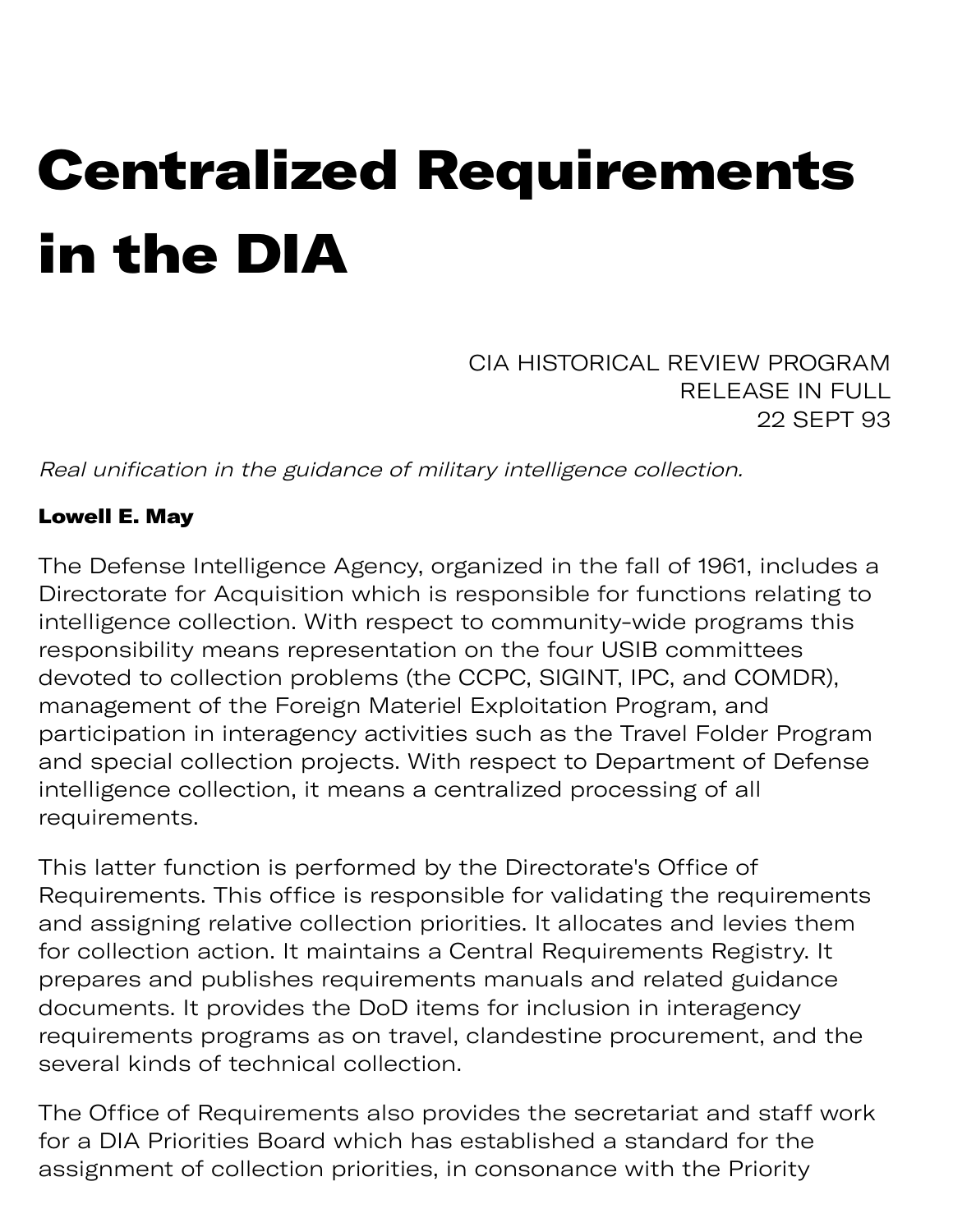National Intelligence Objectives, called the Defense Intelligence Collection Requirements Priority Assignment Base. PACOM, EUCOM and LANTCOM are using the Base for assigning priorities to requirements originating in their commands and levied directly on their components. The other unified and specified commands will be using it as they centralize their processing of requirements: An Ad Hoc Priorities Panel of the Board meets weekly to review extant requirements in the light of current USIB Watch Reports, Special National Intelligence Estimates, and developments of immediate import in order to insure that priorities assigned particular requirements are consistent with national and DoD interests.

## **The Integration of Requirements**

In the development of the centralized requirements program those existing in the Services were carefully considered. Each Service had general and specific requirements and related guidance material, though requirements and guidance were intermingled in various combinations and a variety of terms were used to describe them. Each had organized its material differently, but the substance was much the same in all. They were unanimous, for example, in their interest in early warning, missiles, atomic energy, and electronics. Centralization of these separate service programs was not a mere linking of them as it were in a confederation. The best features of each were adopted for an integrated, single program.

The integrated program, designed to satisfy the needs of all DoD intelligence activities and using a consistent terminology throughout, has already eliminated considerable duplication and reduced very substantially the number of Defense Department requirements documents. When fully developed it will replace all Service guidance documents in the field. The new media for the guidance of collection are three:

The Defense Intelligence Collection Requirements Manual, which states general requirements.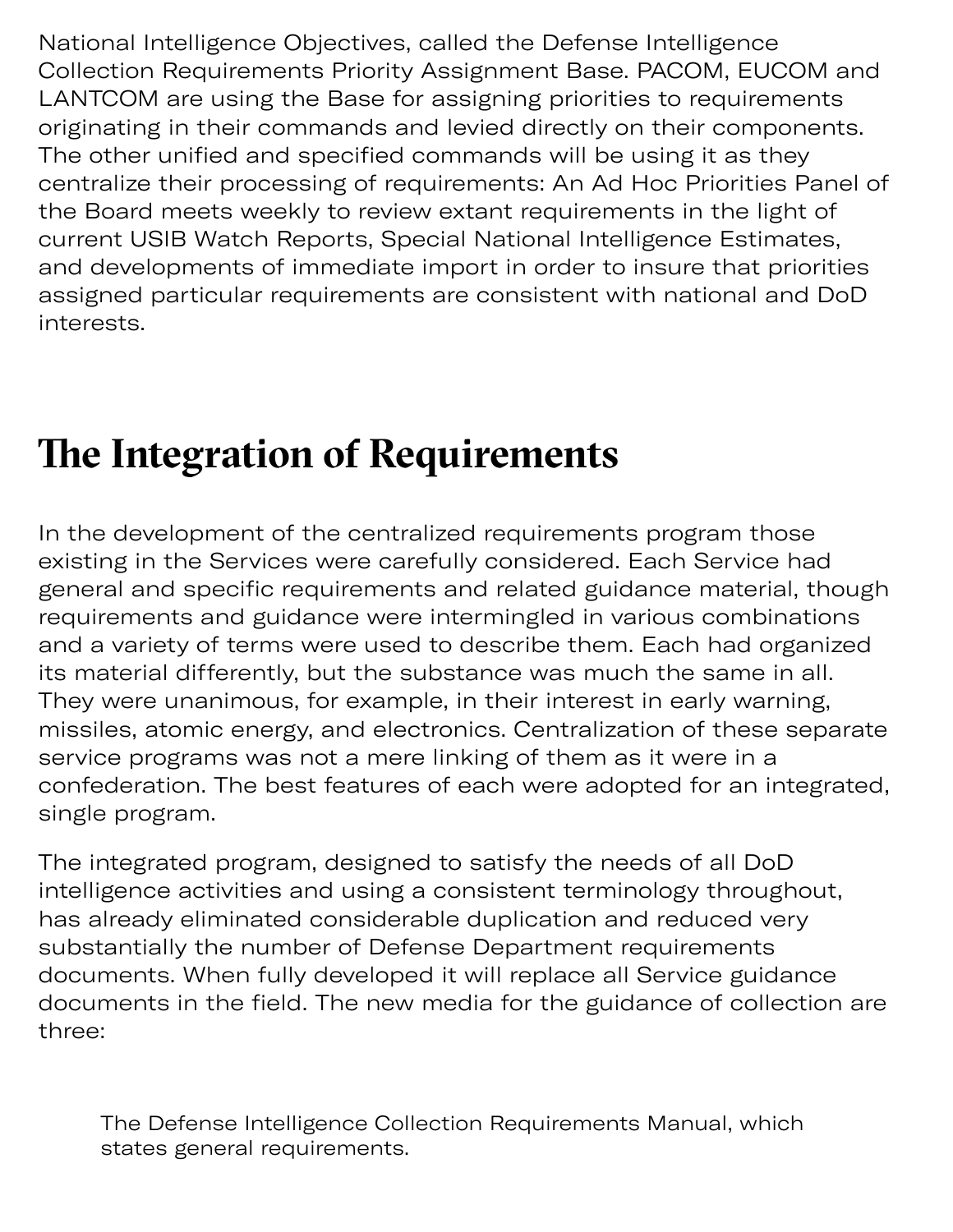Defense Intelligence Collection Guides, which develop information needs related to general requirements in the Manual.

Specific Intelligence Collection Requirements, which levy specific requirements for collection action.

The Manual. Published in August 1962, the Manual is the cornerstone of the requirements program. All general requirements for which Defense has collection responsibility, previously stated in 61 separate requirements documents, are consolidated in this single volume. It provides a stable basis for collection activities by all elements of the DoD intelligence structure. It serves as the framework both for the planning and for the management of collection. Each requirement is keyed, for management purposes, to the Intelligence Subject Code used in DoD, as elsewhere in the community, in registering requirements and in evaluating and retrieving reported information.

The Manual lists world-wide requirements, defining the scope of information desired on each subject. It gives current guidance with respect to selected requirements at the beginning of each of its seven chapters. It carries a summary of the Priorities Assignment Base established by the DIA Priorities Board and a detailed table of priorities by subject and area, enabling collectors to focus their efforts on first things first. It lists requirements scheduled for periodic coverage or levied to meet specific one-time production needs.

The Guides. Particularizing on the general requirements of the Manual, the Guides are being issued and consolidated in a series of loose-leaf binders keyed to the chapters of the Manual. Some will be brief, others more detailed according to the complexity of the subject. In planning them, conferences were held with the Services and seventeen subjects selected as embracing their priority needs. Consultation with the Services has continued and Service contributions to the Guides have been received, but the primary responsibility for contributions has now shifted to the new DIA Production Center. Guide production programmed in FY 1964 will cover all subjects on which DoD collectors need guidance.

Guidance on Factory Markings has been issued as a part of a Military Economics binder, superseding an Army Intelligence Collection Manual, a Navy Guide, and an Air Force Manual devoted to the subject. A Guide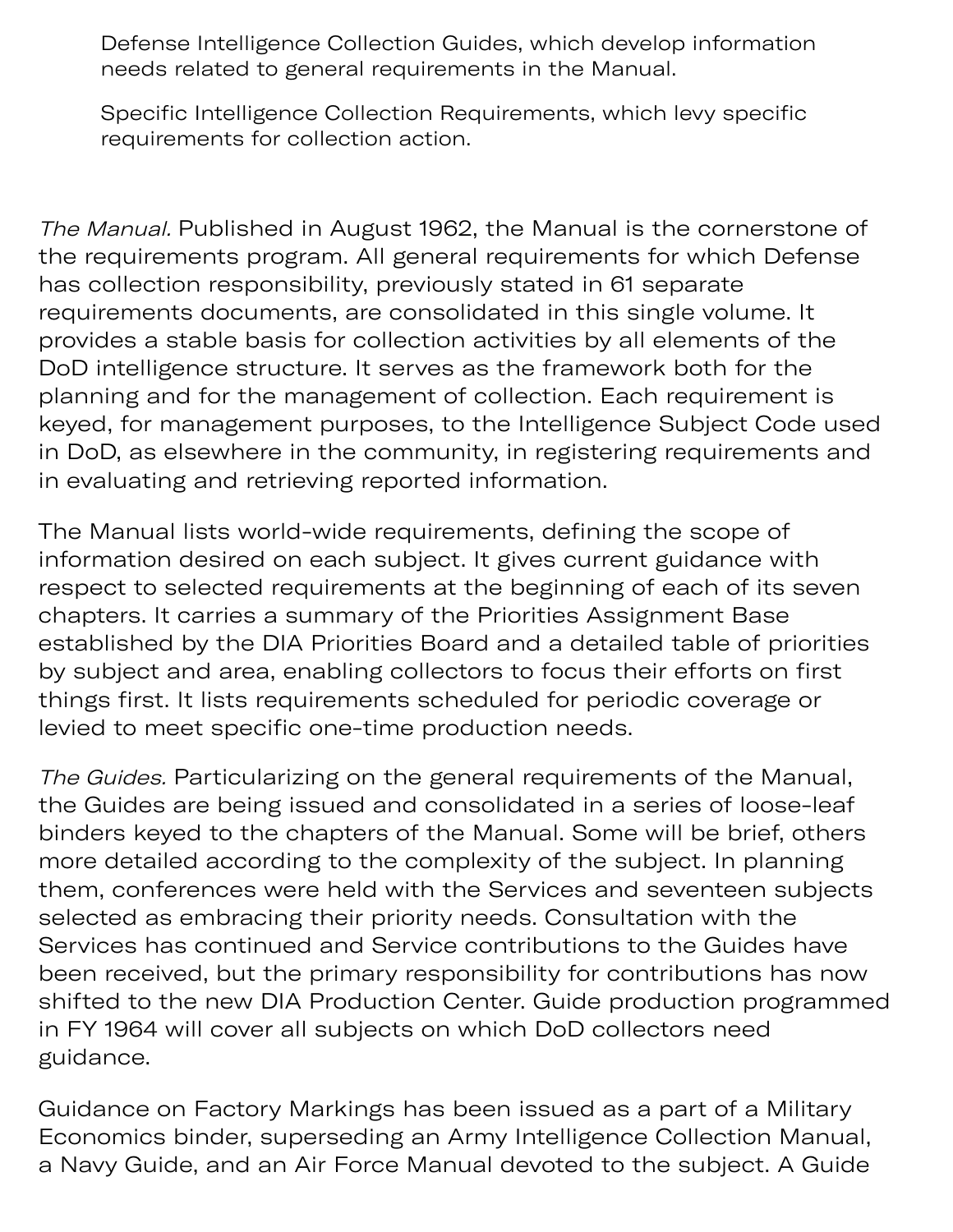on Chemical-Biological-Radiological Warfare, one section of a Scientific and Technical binder, has superseded an Army Pamphlet, two Navy Guides and an Air Force Manual. Guides on early warning indicators, military weapons, electronics, telecommunications, mapping and geodesy, ports and naval bases, coasts and landing areas, industrial recognition, and transportation are planned. When the long-range program is completed, 10 binders will replace 17 Army Guides, 27 Air Force Guides, and 6 Navy Guides, plus Navy guidance covering 52 separate subjects. The entire Guides series and the Manual will occupy a little more than one cubic foot of file space when completed.

y Guide e subje

Specific requirements. Uniform policies and procedures have been prescribed for the processing of all specific requirements, and a single form has replaced the three separate Army, Navy, and Air Force forms. Standard terminology has been adopted to distinguish between a request for information, which might be satisfied by referral to an existing store of intelligence data, and a collection requirement, which can be satisfied only through collection action. The former is referred to production elements for satisfaction through research. If the production element is unable to satisfy the request, it writes a requirement for the collection of the information.

Such requests for information may be submitted to DIA through appropriate channels by any user of intelligence. They are submitted directly by the unified and specified commands, other DoD agencies, and the other agencies of the intelligence community. But collection requirements are submitted directly only by headquarters of the Services and non-DoD intelligence agencies in Washington. All collection requirements originating in or addressed to the Defense Department are processed as described below through DIA, specifically in the Office of Requirements, for levy on DoD or non-DoD agencies.

### **Te Validation Process**

When a specific requirement arrives in Acquisition, it is assigned a number and put under machine control in the Central Requirements Registry. Validation officers then check it for duplication, adequacy of research, consistency with originator's field of responsibility, and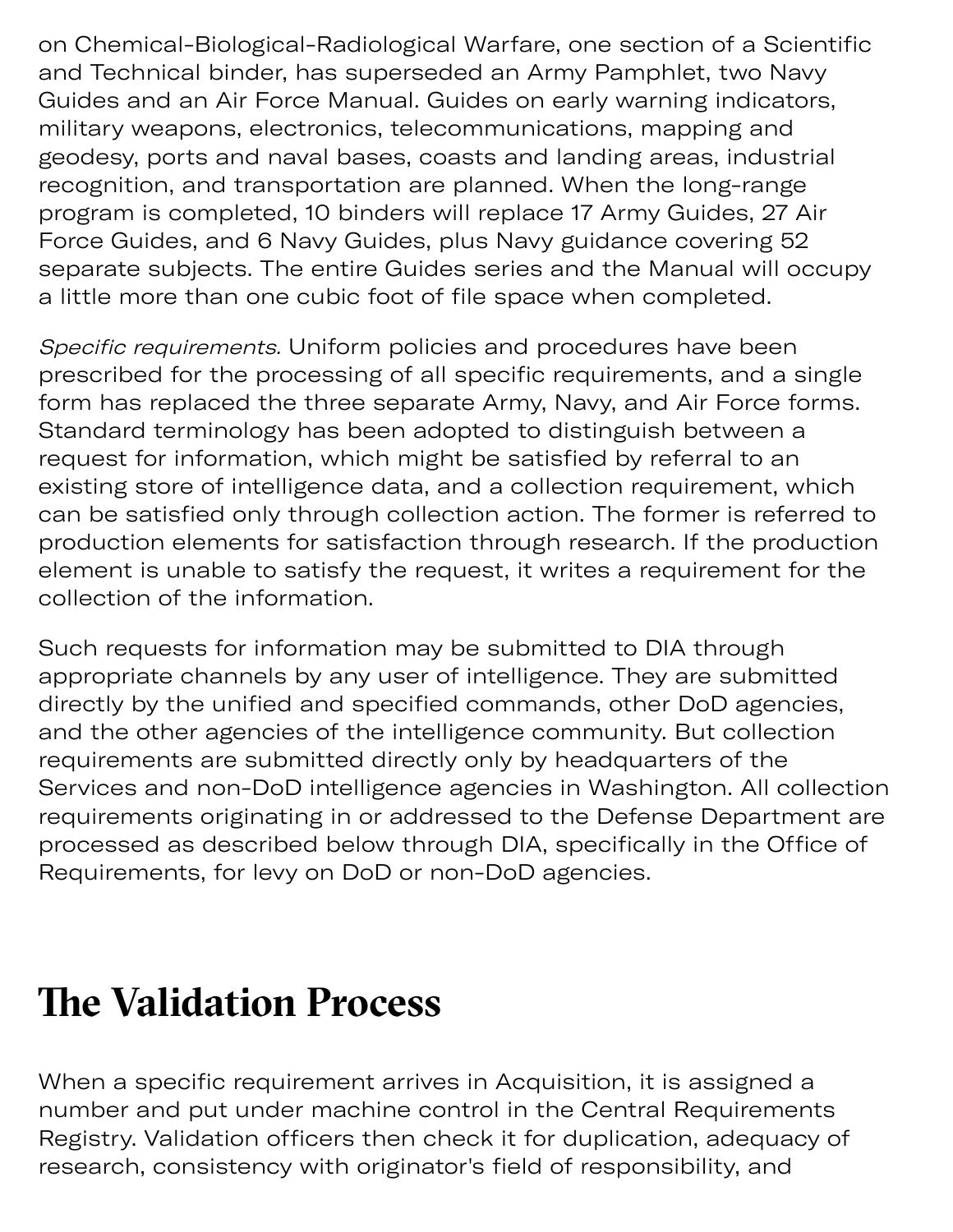$y = \frac{1}{2}$  with original space  $y = \frac{1}{2}$  with original space  $y = \frac{1}{2}$ specificity and clarity. Each validated collection requirement is assigned a collection priority and allocated for levy on appropriate collection activities. Collection, reporting, dissemination, evaluation, and notification to cancel or continue collection complete the requirements control cycle.

The screening to eliminate duplication includes checking against the latest Registry IBM listing of current requirements, looking up any similar requirements in the Case File (to be described presently), coordinating with personnel in the geographic and special intelligence areas who may be handling similar requirements, checking lists of requirements or specific targets compiled for specialized interagency programs, and comparing, if a requirement borders on the genaral, with published general requirements.

Adequacy of research is controlled by requiring DoD agencies to indicate what research facilities have been consulted prior to their submission of the requirement. The validator, in the light of his experience and judgment, decides whether all appropriate facilities are included. If in his opinion the indicated ones are questionable or other likely ones are not included, he personally discusses the possibilities with the originating officer. This check, although it cannot be exhaustive, does assure that the minimum of required research has been done. Moreover, it acquaints originators, over a period of time, with the fact that their requests are subject to careful scrutiny in this respect, and it builds up a knowledge in the validating officers of what repositories hold different types of information.

When it is evident that research has not been adequate the requirement is not validated for collection but forwarded as a request for information to the appropriate research facility for reply to the originator. If it is not fully satisfied by the research results the originator may resubmit his remaining requirement for collection.

The validator assures himself that the essence of the requirement is stated specifically enough to be understood by the collector. Normally he reformulates it only if he has information which will help the collectors understand or fulfill it better. In some cases he may have collection information, perhaps concerning transitory opportunities, of which the originator could have no knowledge.

Approved requirements are validated, a collection priority assigned, and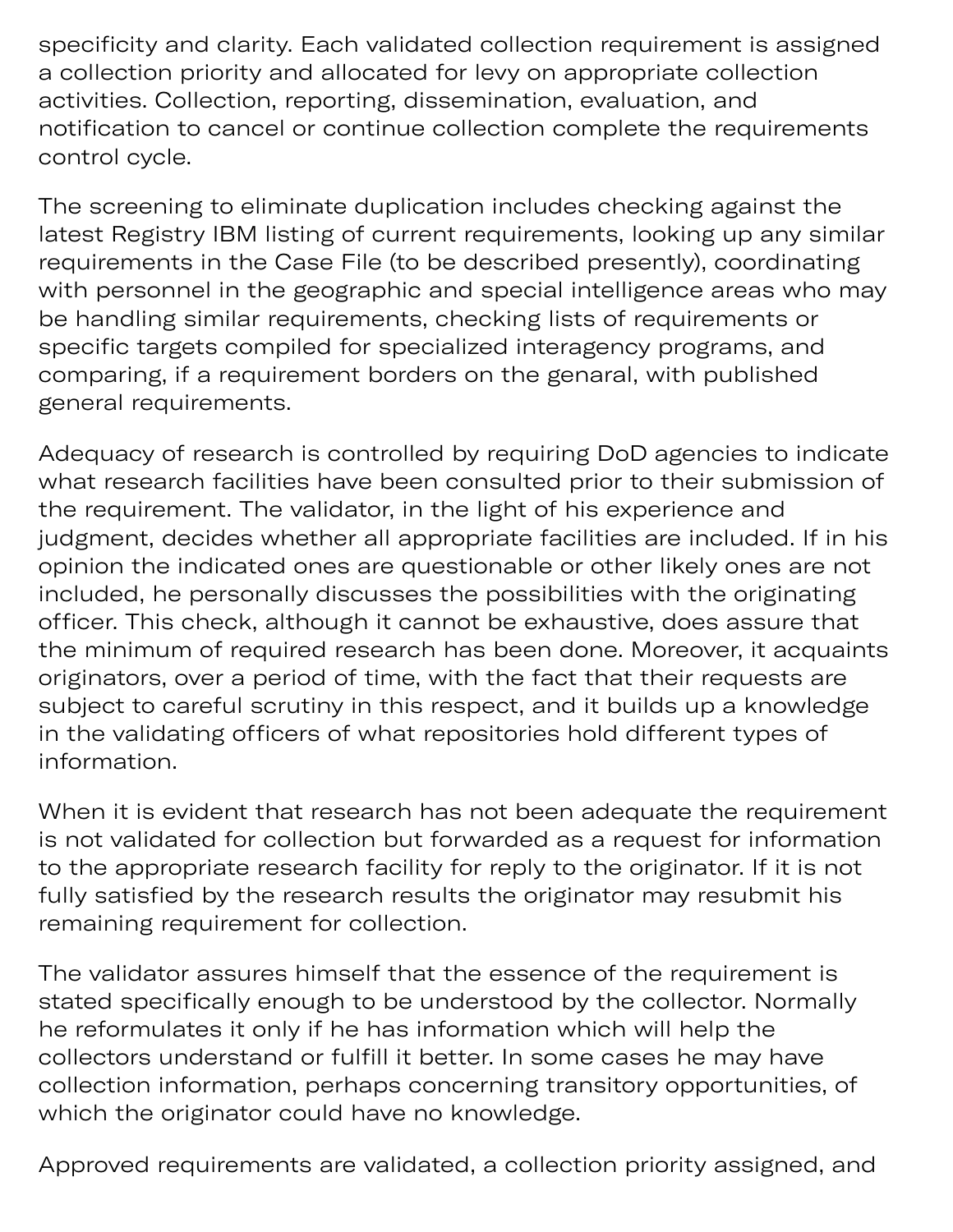$A_{\rm{max}}$  assigned to the priority assigned to the priority assigned to the priority assigned to the priority assigned to the priority assigned to the priority assigned to the priority assigned to the priority assigned to allocation for collection levy determined from the collection capability inventory. Requirements not validated are returned to the originator with a complete statement of the reasons, sometimes with the information requested or a notation of where it can be found.

### **Control Devices**

Case Files are maintained on all specific requirements processed. These contain a copy of the requirement, the internal routing sheet which records all the processing data on it, copies of any correspondence with the originator, notation of significant reports in response to the requirement, and extracts from the originator's evaluation of the response. The Case Files, containing thus the life history of each specific requirement, are located centrally for reference. Special card files are maintained on collection requirements related to photographic reconnaissance objectives.

The Central Requirements Registry exercises centralized control of all Department of Defense collection requirements and provides a standard system for the registration and control of requirements in the Services and unified and specified commands. The Registry maintains machine control records on both general and specific requirements on an allsource basis. The Divisions of DIA supply the data needed on each specific requirement for recording on IBM punch cards. Card decks are exchanged with the unified commands and other intelligence agencies. Machine listings of all active requirements are compiled both periodically and on request.

IBM punch cards, prepared and updated as changes occur, are manipulated automatically to print out data organized for use in research, validation, and management. Listings may be made by priority, country, subject, or collector, as well as numerically or chronologically by date of receipt or expiration.

The format for machine registry of requirements evolved from meetings held with CIA soon after the office of Requirements was activated. The coordinated format insures compatibility with any future National Registry. It accommodates the control number, country code, Intelligence Subject Code, classification, a subject brief, collection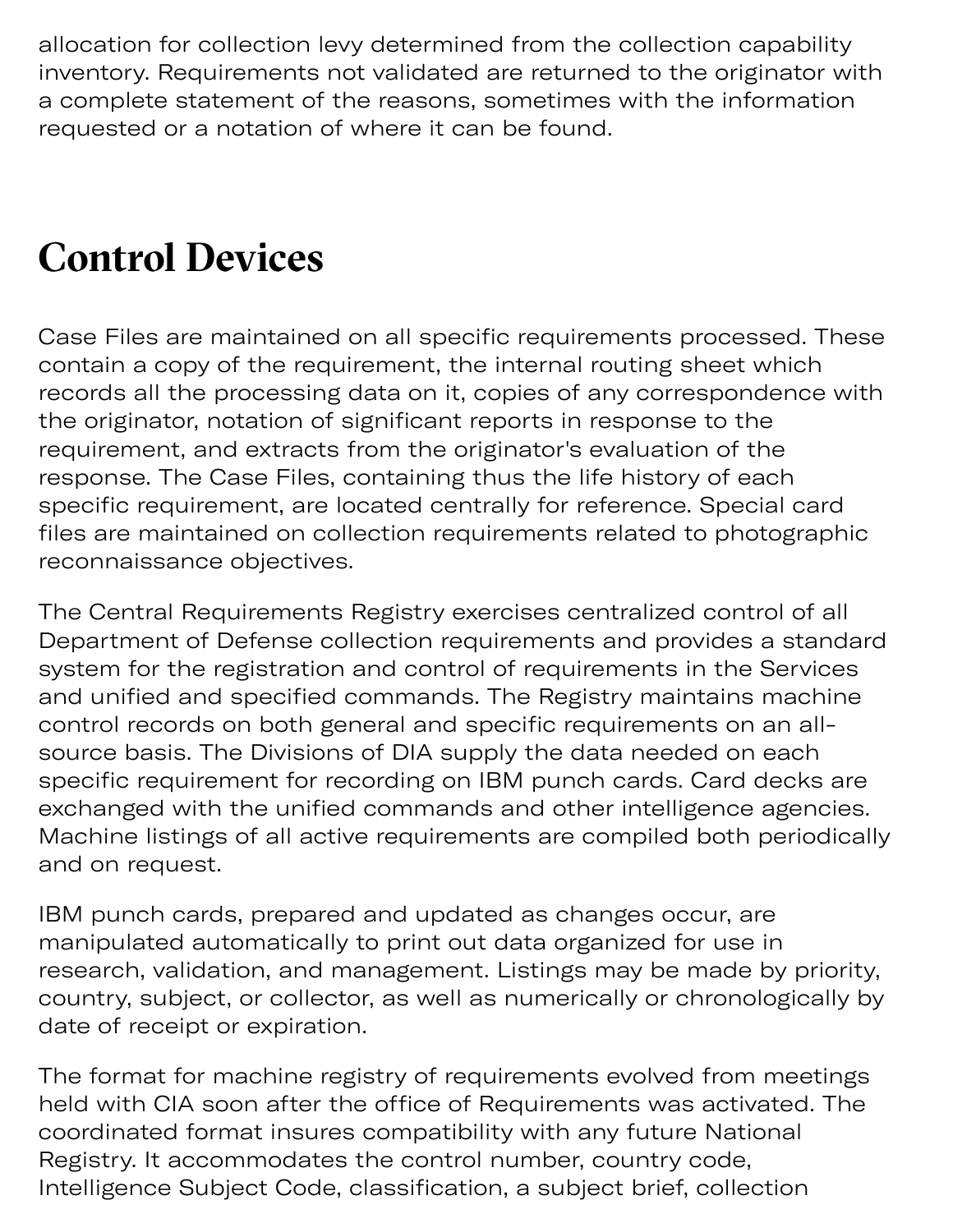priority, expiration date, collectors, and other Registry data on the status of the requirement. Consecutive numbers are assigned, DIA using the first 50,000 and CIA the next 50,000.

A suitably ordered requirements listing produced monthly for originators as a bookkeeping ledger permits them to identify and eliminate or update old and obsolete requirements. It thus becomes a management tool throughout the Department of Defense. It enables collection managers to direct collection assets toward the highest priority needs, and it aids the unified and specified commands in the control of requirements originated by or submitted to them for collection.

The Directorate for Acquisition reviews all incoming intelligence reports which refer to DIA control numbers to determine which requirements have been satisfied and can therefore be canceled. Concurrence of the originator prior to cancellation is obtained in each instance.

#### **Gains and Prospects**

The channeling of the requirements flow through one clearing house has reduced duplication of effort to a minimum. The total of specific requirements levied has been held low and fairly steady, indicating on one hand a conscientious research effort on the part of originators and on the other a continuing need for centralized validation. The direct channel created between DIA and the unified and specified commands has improved the handling of their intelligence requirements. A system has also been developed to insure that the intelligence collection needs of these commands will be met in time of war.

As the nerve center for intelligence requirements, the Office of Requirements can often anticipate the need for levying specific requirements and take the initiative in soliciting and consolidating them in order to minimize last-minute emergency collection. Weekly reviews of requirements provide that higher collection priorities are assigned when warranted by changing conditions.

The unified requirements program has been developed within the relatively short time since the activation of the DIA. Experience with the system has shown how important, even imperative, it is that all